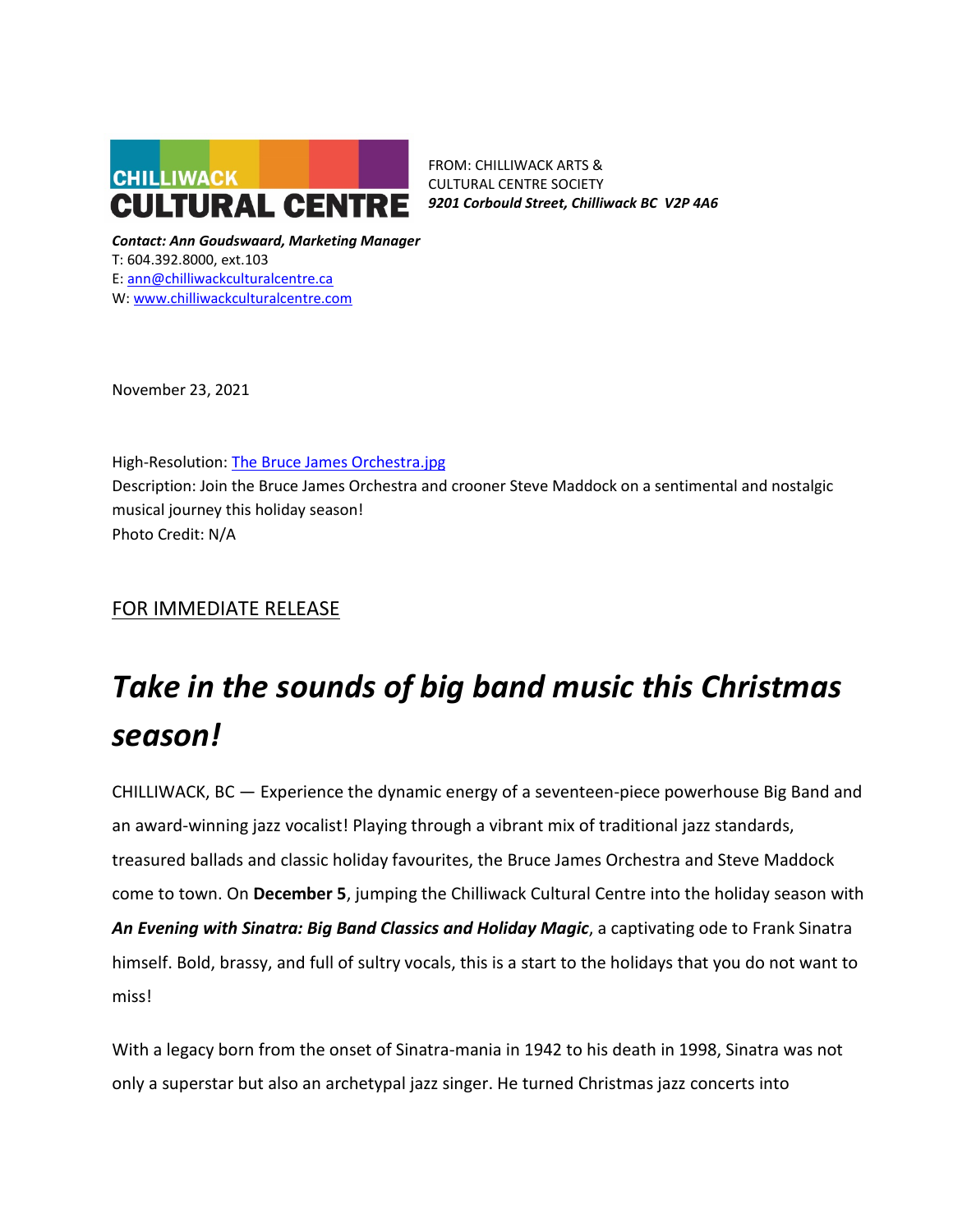something truly special, and *An Evening with Sinatra* celebrates the magic he created when he stepped onto the stage. From "Have Yourself a Merry Little Christmas" to "The Little Drummer Boy" and everything in between, this concert will be the musical highlight to your year and inspire you with the songs you know and love.

The Bruce James Orchestra has been providing Big Band music in the Vancouver area since 1999, captivating audiences with not only their exceptional music but with their showmanship. They're thrilled to be joined by award-winning jazz vocalist and crooner Steve Maddock. Their partnership, along with elegant stage décor and stunning lighting, will transport the audience back to the heyday of the Sinatra concert circuit.

The energy that they've been spreading through Vancouver is about to land at The Centre, making for a night you won't soon forget. Get your tickets to this sentimental and nostalgic musical journey before they're gone!

*[An Evening with Sinatra: Big Band Classics and Holiday Magic](https://www.chilliwackculturalcentre.ca/event/an-evening-with-sinatra-big-band-classics-and-holiday-magic/#.YZU8uGDMIdU) is generously sponsored by: Baker Newby LLP, Fortins Home Hardware, Fraserwest Law Group LLP, The Chilliwack Progress, the British Columbia Arts Council, the City of Chilliwack, the Province of British Columbia and the Department of Canadian Heritage.*

An Evening with Sinatra: Big Band Classics and Holiday Magic is coming to the Chilliwack Cultural Centre on **December 5, 2021**, at **7:30 pm**. Tickets are \$35 for adults, \$32 for seniors and \$30 for youth, and can be purchased at the Centre Box Office, online at www.chilliwackculturalcentre.ca, or by calling 604-391-SHOW(7469).

As we will be monitoring the state of emergency closely, the staff at The Centre promises to update patrons on any updates regarding the show.

With the constantly changing environment of a COVID-19 world, The Society strives towards keeping pace and making sure The Centre is functioning at the highest level of safety protocols, while also keeping the arts alive. The Society continuously strives to provide the community with a place to be immersed in arts and culture, to provide the community with a gathering place for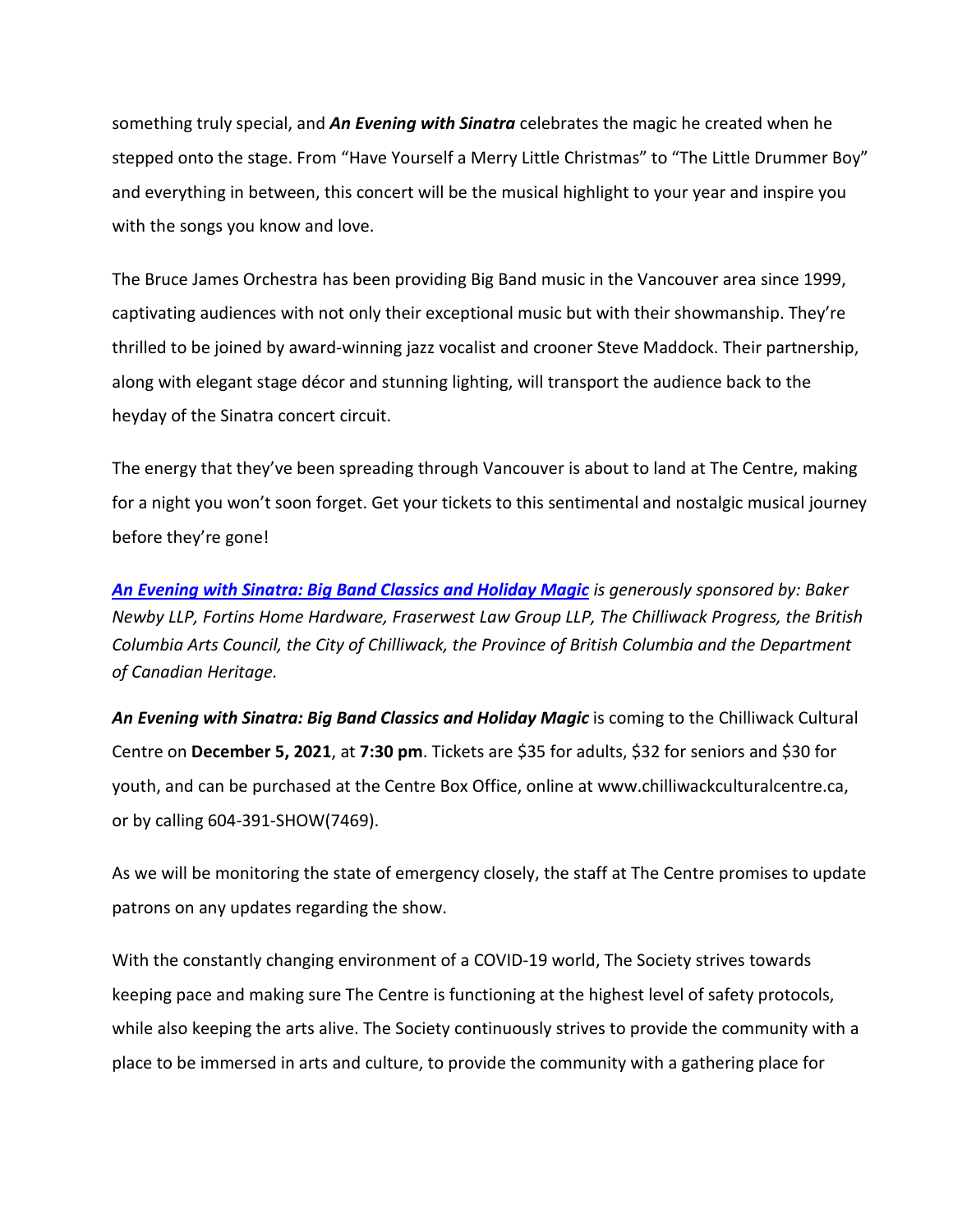creative expression, discovery, imagination and inspiration, and we cannot wait to welcome you back.

 $-30-$ 

Ann Goudswaard, Marketing Manager T: 604.392.8000, ext. 103 E: [ann@chilliwackculturalcentre.ca](mailto:ann@chilliwackculturalcentre.ca)

#### **Chilliwack Cultural Centre**

Owned by the City of Chilliwack, the Cultural Centre houses two unique performance venues, an art gallery, music instruction studios, arts and crafts studios, meeting rooms, offices, and is home to the Chilliwack Academy of Music and the O'Connor Group Art Gallery and the Canadian Tire Lobby. Since opening in 2010, over 360,000 tickets have been sold through the Centre Box Office, with a value close to \$6,000,000. The Centre is overseen by The Chilliwack Arts & Cultural Centre Society on behalf of the City.

#### *Chilliwack Cultural Centre highlights:*

- 597 seat performance theatre
- 168 seat recital hall / rehearsal space / dance studio / meeting space
- Chilliwack Art gallery (22-foot high display area)
- 21 music instructional rooms
- Arts, crafts and performance studios
- Storage and Archival Resource Room

#### **Chilliwack Arts & Cultural Centre Society Board of Directors**

Kim Harder – President Jacquie Simpson – Vice President Janet Carroll - Vice President Rick Paulding – Treasurer Mark Evered – Secretary

#### **Directors at Large**

Melissa Geddes Karen Ireland Kim Lawrence Cynthia Robinson